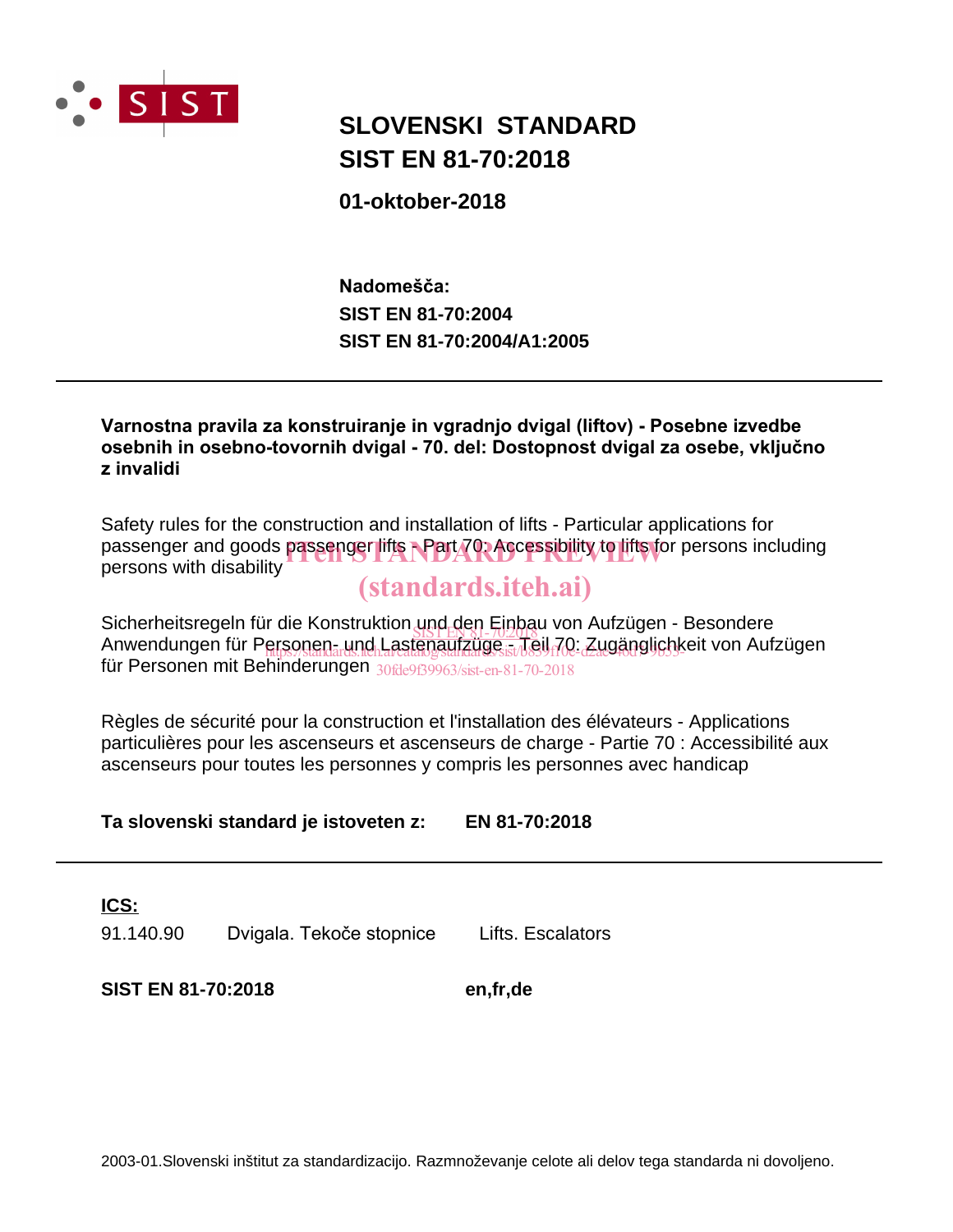

## iTeh STANDARD PREVIEW (standards.iteh.ai)

SIST EN 81-70:2018 https://standards.iteh.ai/catalog/standards/sist/b839f10e-d2ae-46d7-9b53- 30fde9f39963/sist-en-81-70-2018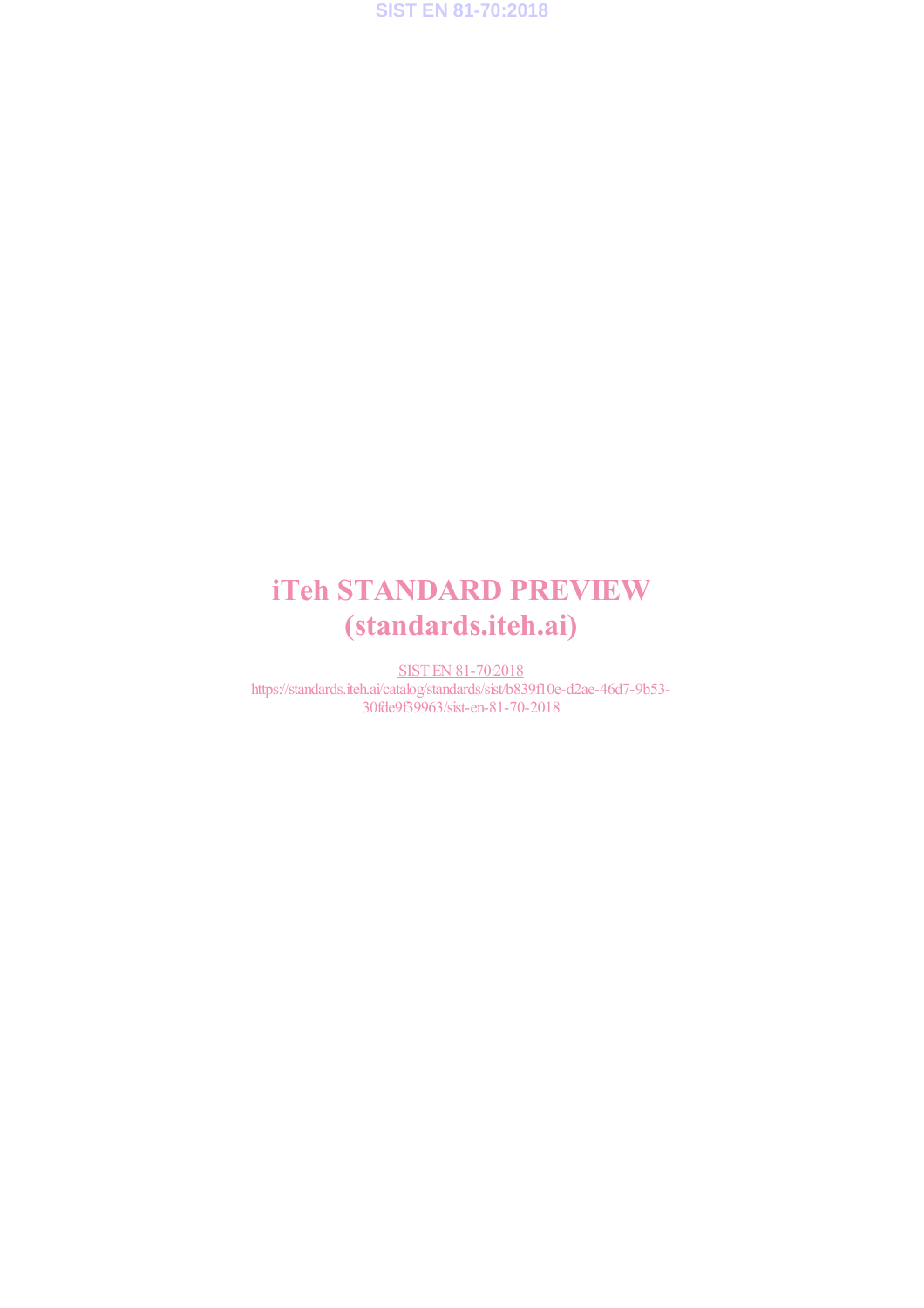#### **SIST EN 81-70:2018**

# EUROPEAN STANDARD NORME EUROPÉENNE EUROPÄISCHE NORM

## **EN 81-70**

May 2018

ICS 91.140.90 Supersedes EN 81-70:2003

English Version

## Safety rules for the construction and installation of lifts - Particular applications for passenger and goods passenger lift - Part 70: Accessibility to lifts for persons including persons with disability

Règles de sécurité pour la construction et l'installation des élévateurs - Applications particulières pour les ascenseurs et ascenseurs de charge - Partie 70 : Accessibilité aux ascenseurs pour toutes les personnes y compris les personnes avec handicap

 Sicherheitsregeln für die Konstruktion und den Einbau von Aufzügen - Besondere Anwendungen für Personen- und Lastenaufzüge - Teil 70: Zugänglichkeit von Aufzügen für Personen einschließlich Personen mit Behinderungen

This European Standard was approved by CEN on 26 June 2017.

CEN members are bound to comply with the CEN/CENELEC Internal Regulations which stipulate the conditions for giving this European Standard the status of a national standard without any alteration. Up-to-date lists and bibliographical references European Standard the status of a hational standard without any alteration. Op-to-date lists and bibliographical references<br>concerning such national standards may be obtained on application to the CEN-CENELEC Management Ce member.

This European Standard exists in three official versions (English, French, German). A version in any other language made by translation under the responsibility of a CEN member into ats own language and notified to the CEN-CENELEC Management Centre has the same status as the official versions? 39963/sist-en-81-70-2018

CEN members are the national standards bodies of Austria, Belgium, Bulgaria, Croatia, Cyprus, Czech Republic, Denmark, Estonia, Finland, Former Yugoslav Republic of Macedonia, France, Germany, Greece, Hungary, Iceland, Ireland, Italy, Latvia, Lithuania, Luxembourg, Malta, Netherlands, Norway, Poland, Portugal, Romania, Serbia, Slovakia, Slovenia, Spain, Sweden, Switzerland, Turkey and United Kingdom.



EUROPEAN COMMITTEE FOR STANDARDIZATION COMITÉ EUROPÉEN DE NORMALISATION EUROPÄISCHES KOMITEE FÜR NORMUNG

**CEN-CENELEC Management Centre: Rue de la Science 23, B-1040 Brussels**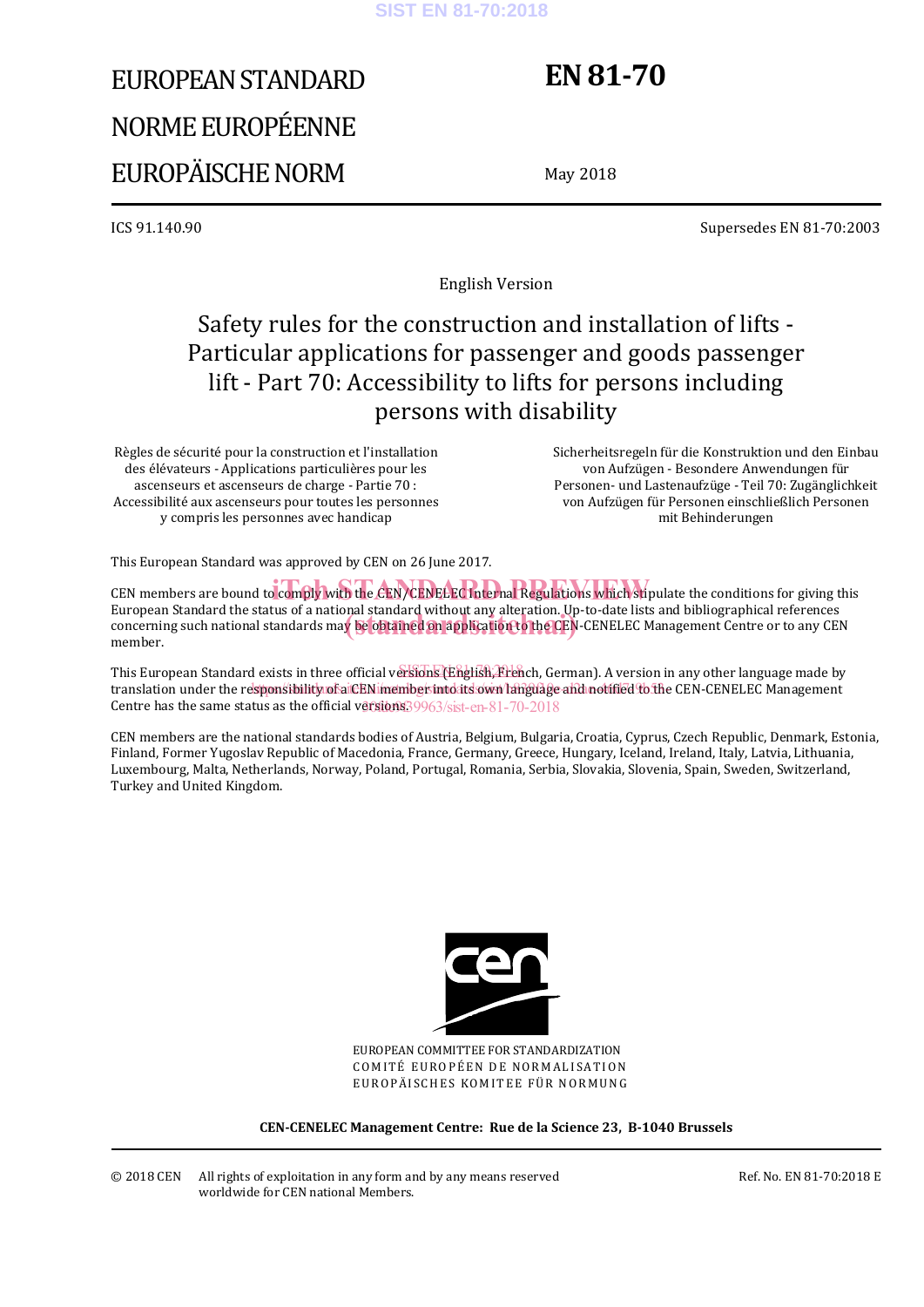## **SIST EN 81-70:2018**

## EN 81-70:2018 (E)

## **Contents**

## Page

| $\mathbf{0}$                                                                         |                                                                                                                                     |  |  |  |  |
|--------------------------------------------------------------------------------------|-------------------------------------------------------------------------------------------------------------------------------------|--|--|--|--|
| 0.1<br>0.2                                                                           |                                                                                                                                     |  |  |  |  |
| 0.3                                                                                  |                                                                                                                                     |  |  |  |  |
| 0.4                                                                                  |                                                                                                                                     |  |  |  |  |
| $\mathbf{1}$                                                                         |                                                                                                                                     |  |  |  |  |
| $\overline{2}$                                                                       |                                                                                                                                     |  |  |  |  |
| 3                                                                                    |                                                                                                                                     |  |  |  |  |
| $\boldsymbol{4}$                                                                     |                                                                                                                                     |  |  |  |  |
| 5                                                                                    |                                                                                                                                     |  |  |  |  |
| 5.1<br>5.2                                                                           |                                                                                                                                     |  |  |  |  |
| 5.3                                                                                  | Entrances - Door openings<br>Car dimensions and equipment in the car ARD PREVIEW                                                    |  |  |  |  |
| 5.4                                                                                  |                                                                                                                                     |  |  |  |  |
| 6                                                                                    |                                                                                                                                     |  |  |  |  |
| 7                                                                                    | <b>Information for use</b><br><b>Information for use</b><br>https://standards.iteh.avcatalog/standards/sist/b839H0e-d2ae-46d7-9b53- |  |  |  |  |
|                                                                                      |                                                                                                                                     |  |  |  |  |
|                                                                                      |                                                                                                                                     |  |  |  |  |
| B.1                                                                                  |                                                                                                                                     |  |  |  |  |
| B.2                                                                                  |                                                                                                                                     |  |  |  |  |
| B.3                                                                                  |                                                                                                                                     |  |  |  |  |
|                                                                                      |                                                                                                                                     |  |  |  |  |
|                                                                                      |                                                                                                                                     |  |  |  |  |
| Annex ZA (informative) Relationship between this European Standard and the essential |                                                                                                                                     |  |  |  |  |
|                                                                                      |                                                                                                                                     |  |  |  |  |
|                                                                                      |                                                                                                                                     |  |  |  |  |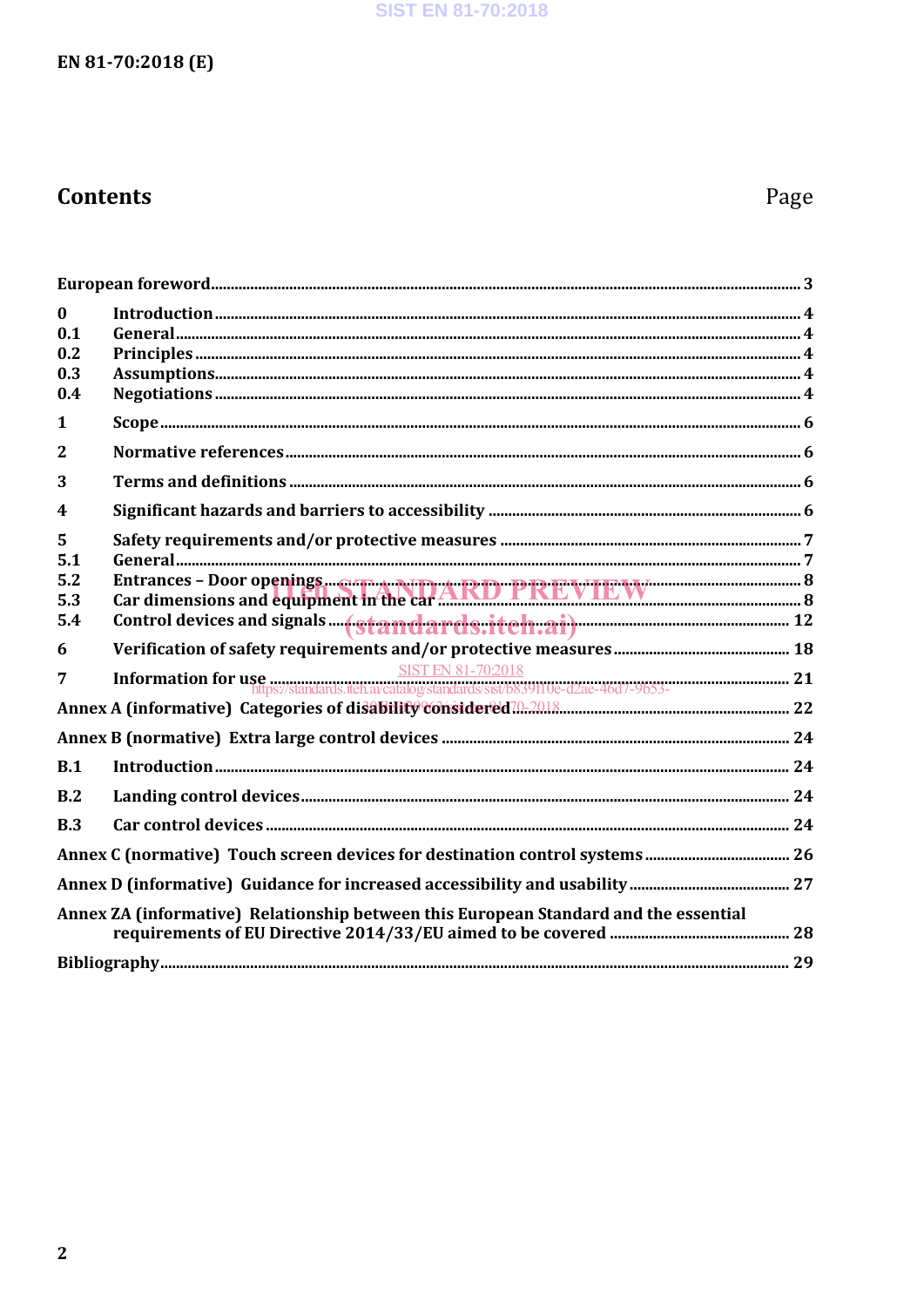## **European foreword**

This document (EN 81-70:2018) has been prepared by Technical Committee CEN/TC 10 "Lifts, escalators and moving walks", the secretariat of which is held by AFNOR.

This European Standard shall be given the status of a national standard, either by publication of an identical text or by endorsement, at the latest by November 2018, and conflicting national standards shall be withdrawn at the latest by May 2020.

Attention is drawn to the possibility that some of the elements of this document may be the subject of patent rights. CEN shall not be held responsible for identifying any or all such patent rights.

This document supersedes EN 81-70:2003 and EN 81-70:2003/A1:2004.

This document has been prepared under a mandate given to CEN by the European Commission and the European Free Trade Association, and supports essential requirements of EU Directive(s).

For relationship with EU Directive(s), see informative Annex ZA, which is an integral part of this document.

EN 81-70:2018 is a full revision of the standard which reflects developments since the publication of EN 81-70:2003 and experience gained from its application. Consequently, most clauses have been changed. The main changes can be identified as: RD PREVIEW

- the addition of detailed spec<mark>ifications for contrast requirem</mark>ents;
- the increase of door widths;
- the deletion of items which are now covered by EN 81-20 (protection device on doors, stopping and levelling accuracy); SIST EN 81-70:2018 https://standards.iteh.ai/catalog/standards/sist/b839f10e-d2ae-46d7-9b53- 30fde9f39963/sist-en-81-70-2018
- the addition of two more lift car types;
- the clarification of arrangement and design of handrails;
- improved requirements for the design and arrangement of control devices and indicators;
- improved requirements for the arrangement of landing controls for lift groups;
- the addition of detailed requirements for landing control devices for destination control systems using touch screens;
- the clarification of requirements for extra large buttons;
- the deletion of previous Annexes A, C, D and E which included background and guidance information. Some of this information has been transferred into normative requirements. For remaining information, reference to ISO 21542 has been added.

According to the CEN-CENELEC Internal Regulations, the national standards organisations of the following countries are bound to implement this European Standard: Austria, Belgium, Bulgaria, Croatia, Cyprus, Czech Republic, Denmark, Estonia, Finland, Former Yugoslav Republic of Macedonia, France, Germany, Greece, Hungary, Iceland, Ireland, Italy, Latvia, Lithuania, Luxembourg, Malta, Netherlands, Norway, Poland, Portugal, Romania, Serbia, Slovakia, Slovenia, Spain, Sweden, Switzerland, Turkey and the United Kingdom.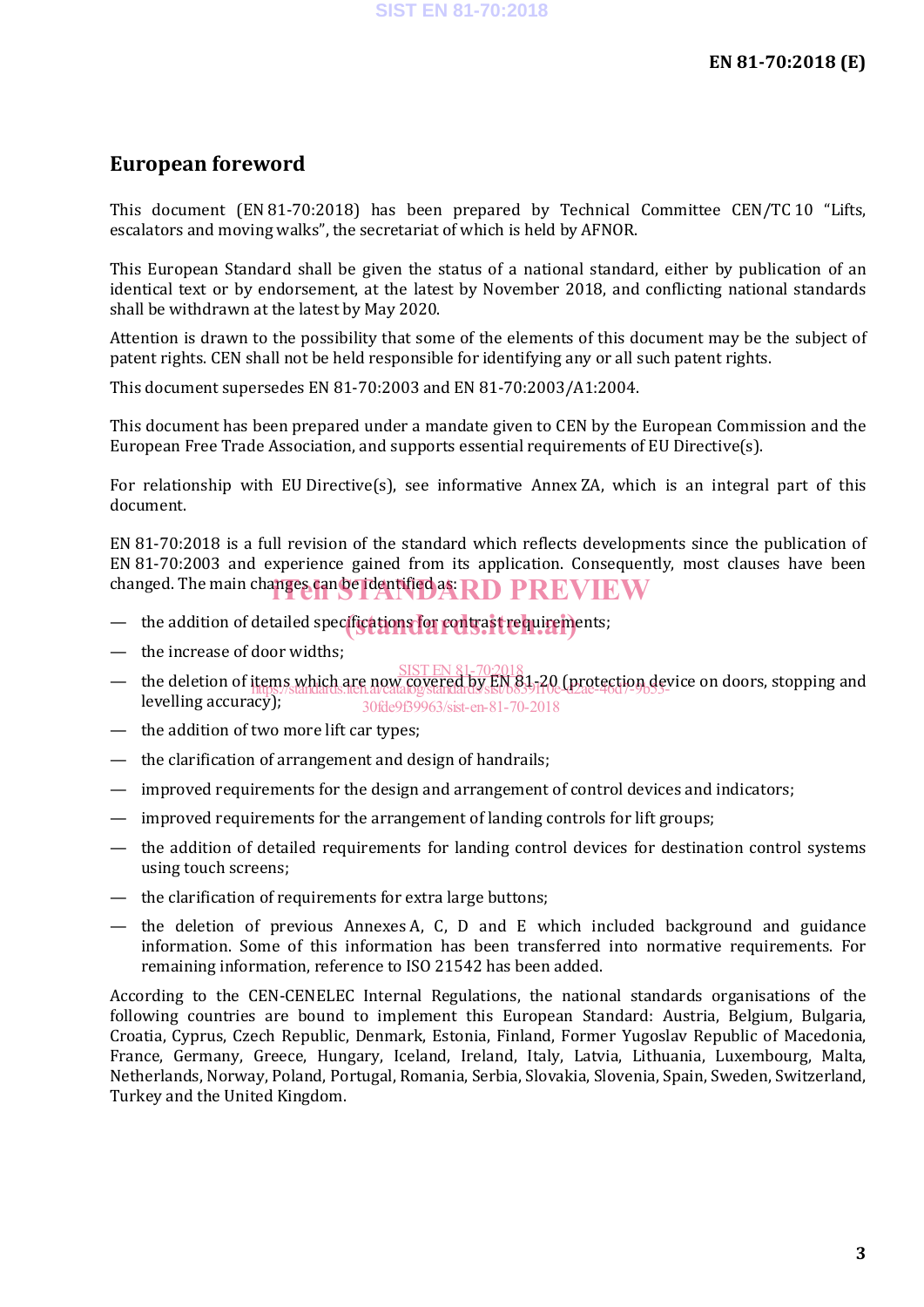## **0 Introduction**

## **0.1General**

This standard is a type C standard as stated in EN ISO 12100:2010.

The machinery concerned and the extent to which hazards, hazardous situations and events are covered is indicated in the scope of this standard.

When provisions of this type C standard are different from those which are stated in type A or B standards, the provisions of this type C standard take precedence over the provisions of the other standards for lifts that have been designed and built according to the provisions of this type C standard.

## **0.2Principles**

For the revision of this standard the following have been considered:

- a) practical experience with the first version of this standard;
- b) market demand for including new technology;
- c) CEN-CENELEC Guide 6;
- d) current legal framework for accessibility and usability, in particular:

The non-discrimination clause (art 6a) based on disability and age of Article 19 of consolidated<br>version 2016 of the Treaty of Lisbon of the European Union requests a new understanding of version 2016 of the Treaty of Lisbon of the European Union requests a new understanding of diversity of users in the built environment, transport and products, similar to that established in information and communication technologies.

## **SIST EN 81-70:2018**

The UN Convention on the Rights of Persons with Disabilities with reference also to accessibility in the built environment – considering h<u>uman diversity, social incl</u>usion and equality for all people - is the first ratified EU agreement on human rights and ratified also by most Member States. It is also the first international legally binding instrument on human rights setting minimum standards for the rights for people with disabilities around the world.

## **0.3Assumptions**

Intensive studies have been made on the different categories of disability to establish related hazards and their risks (see Annex A).

The application of this standard is based on following assumptions:

- a) It is the responsibility of national building regulations to specify in which buildings accessible lifts according to this standard will be installed.
- b) National building regulations will not conflict with the provisions of this standard.
- c) Obstacle-free accessibility on the landing floors is provided on all eligible floors.
- d) Visual and tactile floor guidance systems for finding lifts and their landing control stations in a building are considered by building planners and building designers.

## **0.4Negotiations**

It is assumed that negotiations have been made for each contract between the customer and the supplier/installer about: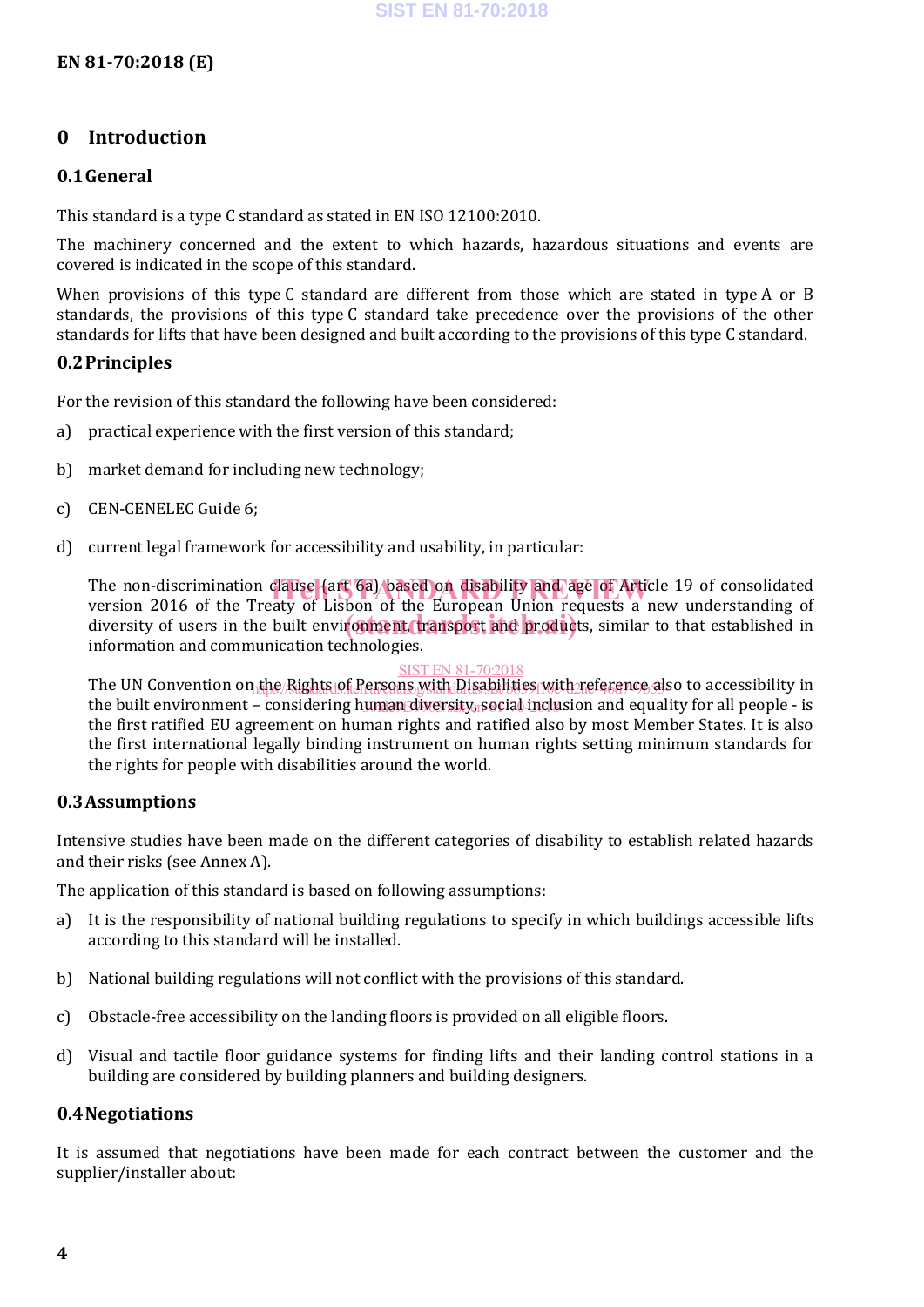- a) the intended use of the lift, particularly concerning the kind of expected passengers which may have an impact on the selection of appropriate and optional solutions of this standard (e.g. for buildings where a higher level of accessibility may be foreseen according to Annex D);
- b) temporary activation of specific features of the lift;
- c) environmental conditions;
- d) civil engineering problems;
- e) other aspects related to the place of installation e.g. how to ensure guidance to passengers about the specific operational features of the lift.

## iTeh STANDARD PREVIEW (standards.iteh.ai)

SIST EN 81-70:2018 https://standards.iteh.ai/catalog/standards/sist/b839f10e-d2ae-46d7-9b53- 30fde9f39963/sist-en-81-70-2018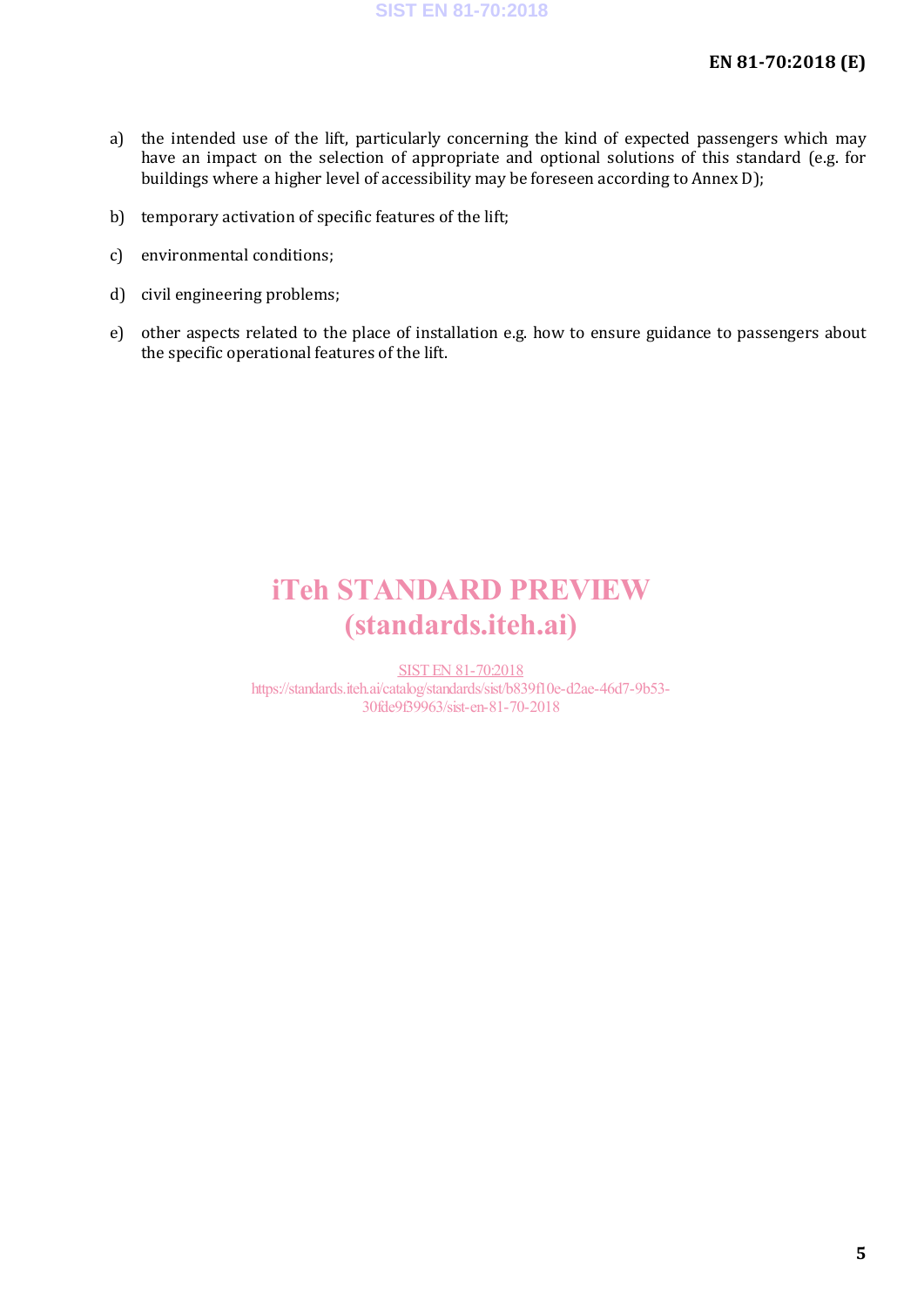## **1 Scope**

This European Standard specifies the minimum requirements for the safe and independent access and use of lifts by a wide range of persons, including persons with disabilities.

It is applicable to new passenger and goods passenger lifts according to EN 81-20. For other types of lifts, e.g. inclined lifts according to EN 81-22, this standard can usefully be taken as a basis.

NOTE 1 For guidance on solutions for increased accessibility and usability see Annex D.

NOTE 2 For the upgrading of accessibility of existing lifts in line with the recommendation of the European Commission dated 8th of June, 1995 (95/216/EC) concerning improvements to safety of existing lifts, see EN 81– 82.

## **2 Normative references**

The following documents, in whole or in part, are normatively referenced in this document and are indispensable for its application. For dated references, only the edition cited applies. For undated references, the latest edition of the referenced document (including any amendments) applies.

EN 81-20:2014, *Safety rules for the construction and installation of lifts - Lifts for the transport of persons and goods - Part 20: Passenger and goods passenger lifts*

EN 81-28:2018, *Safety rules for the construction and installation of lifts - Lifts for the transport of persons*  and goods - Part 28: Remote alarm on passenger and goods passenger lifts<br>**iTeh STANDARD PREVIEW** 

EN ISO 12100:2010, *Safety of machinery f General principles for design - Risk assessment and risk reduction (ISO 12100:2010) reduction (ISO 12100:2010)*

ISO 4190-5:2006, *Lift (Elevator) installation — Part 5: Control devices, signals and additional fittings* SIST EN 81-70:2018 https://standards.iteh.ai/catalog/standards/sist/b839f10e-d2ae-46d7-9b53- 30fde9f39963/sist-en-81-70-2018

## **3 Terms and definitions**

For the purposes of this document, the terms and definitions given in EN ISO 12100:2010 and EN 81- 20:2014 and the following apply.

## **3.1**

#### **collective control system**

lift control system where required direction of travel is registered on the landing and the destination floor is registered in the car

#### **3.2**

#### **destination control system**

lift control system where the destination floor is registered on the landing

#### **3.3**

#### **accessibility button**

means to activate enhanced accessibility features or services for a single trip

## **4 Significant hazards and barriers to accessibility**

This clause contains all significant hazards, hazardous situations and events as far as they are dealt with in this standard, identified by risk assessment as significant for this type of machinery and which require actions to eliminate or reduce the risk (see Table 1).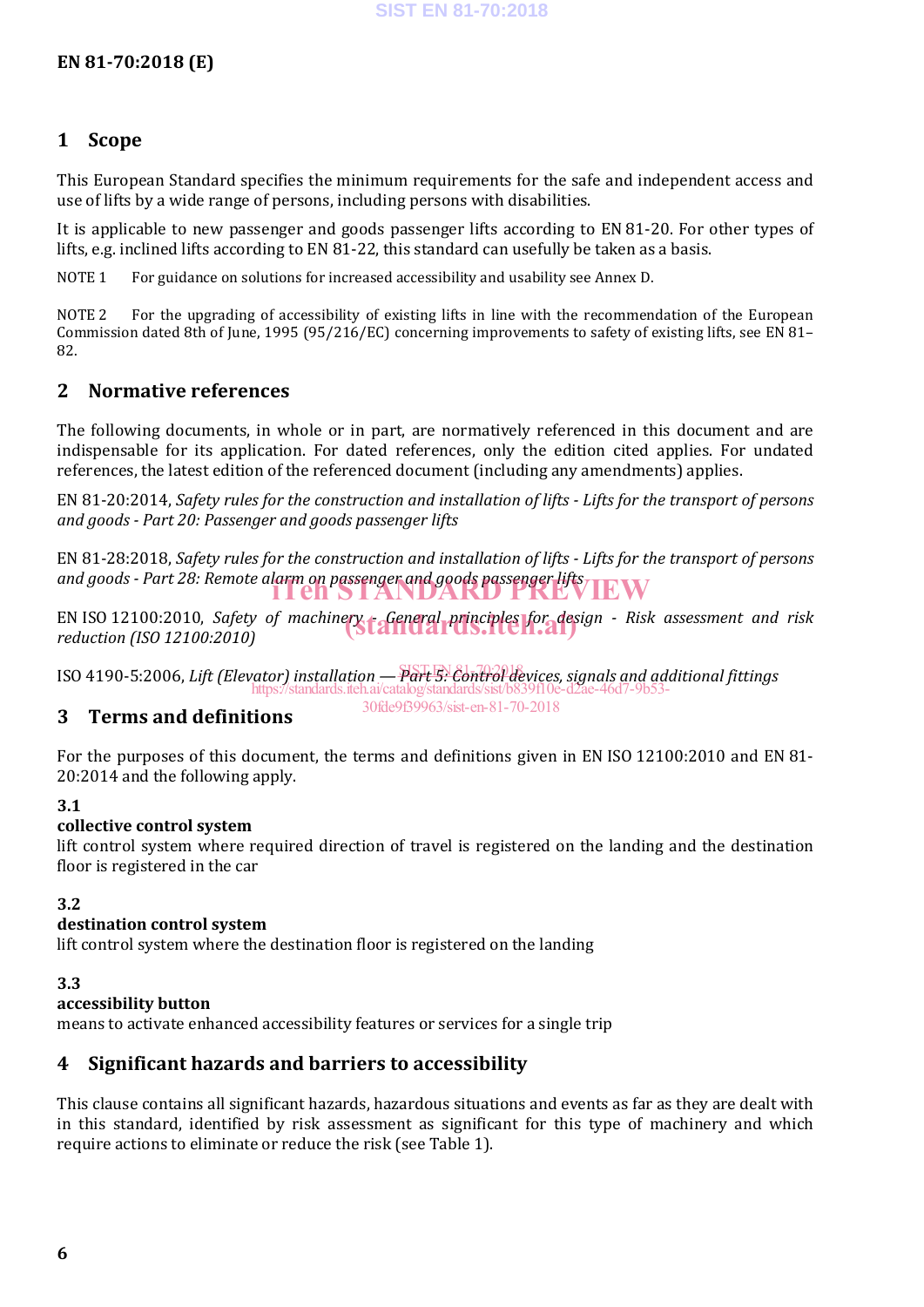In this European Standard, barriers to accessibility and additional risks encountered by the person with disability or by the devices used by that person are identified particularly in Table 1, No 8 (ergonomic hazards).

| No | Hazards listed in EN ISO 12100:2010,<br>Annex B                       | <b>Relevant clauses</b>                               |  |
|----|-----------------------------------------------------------------------|-------------------------------------------------------|--|
| 1  | <b>Mechanical hazards due to:</b>                                     |                                                       |  |
|    | Crushing                                                              | 5.3.2.3                                               |  |
|    | Impact                                                                | 5.3.2.3                                               |  |
|    | Slip, trip, fall                                                      | 5.3.2.4                                               |  |
| 8  | <b>Ergonomic hazards</b> due to:                                      |                                                       |  |
|    | Access                                                                | 5.2.1, 5.2.2, 5.3.1, 5.3.2.3                          |  |
|    | Design or location of indicators, visual and<br>audible display units | 5.1.3, 5.4.2.4, 5.4.2.5, 5.4.3.3,<br>5.4.3.4          |  |
|    | Design, location or identification of control<br>devices              | 5.1.2, 5.4.2.1, 5.4.2.2, 5.4.2.3,<br>5.4.3.1, 5.4.3.2 |  |
|    | Effort L                                                              | 15.8.2.1, 5.3.2.2                                     |  |

## (standards.iteh.ai)

## 5 Safety requirements and/or protective measures

**5.1General** https://standards.iteh.ai/catalog/standards/sist/b839f10e-d2ae-46d7-9b53- 30fde9f39963/sist-en-81-70-2018

**5.1.1** Passenger and goods passenger lifts shall comply with the safety requirements and/or protective measures of the following clauses. In addition, passenger and goods passenger lifts shall be designed according to the principles of EN ISO 12100 for hazards relevant but not significant which are not dealt with by this document (e.g. sharp edges).

The requirements of EN 81-20 and EN 81-28 apply with additional requirements elaborated below.

**5.1.2** Where luminance contrast between adjacent surfaces is required the difference in light reflectance value (LRV) shall comply with Table 2.

Light reflectance values under viewing angles according to Table 2 taking into account lighting conditions and reflections of ceilings, walls and floors may be determined by a black and white photo of a sample with an adjacent LRV scale and comparing surfaces of the sample with the LRV scale. Alternatively, by placing a LRV scale against the surface of interest, a reasonable match can be identified.

NOTE On shiny and direct reflective surfaces, unfavourable reflections can reduce luminance contrast determined by LRV-method. Light colour tones for ceiling and wall surfaces, diffuse reflective materials and a wide light distribution prevent disturbing reflections on the controls. For further guidance on contrast see ISO 21542:2011, B.7.2.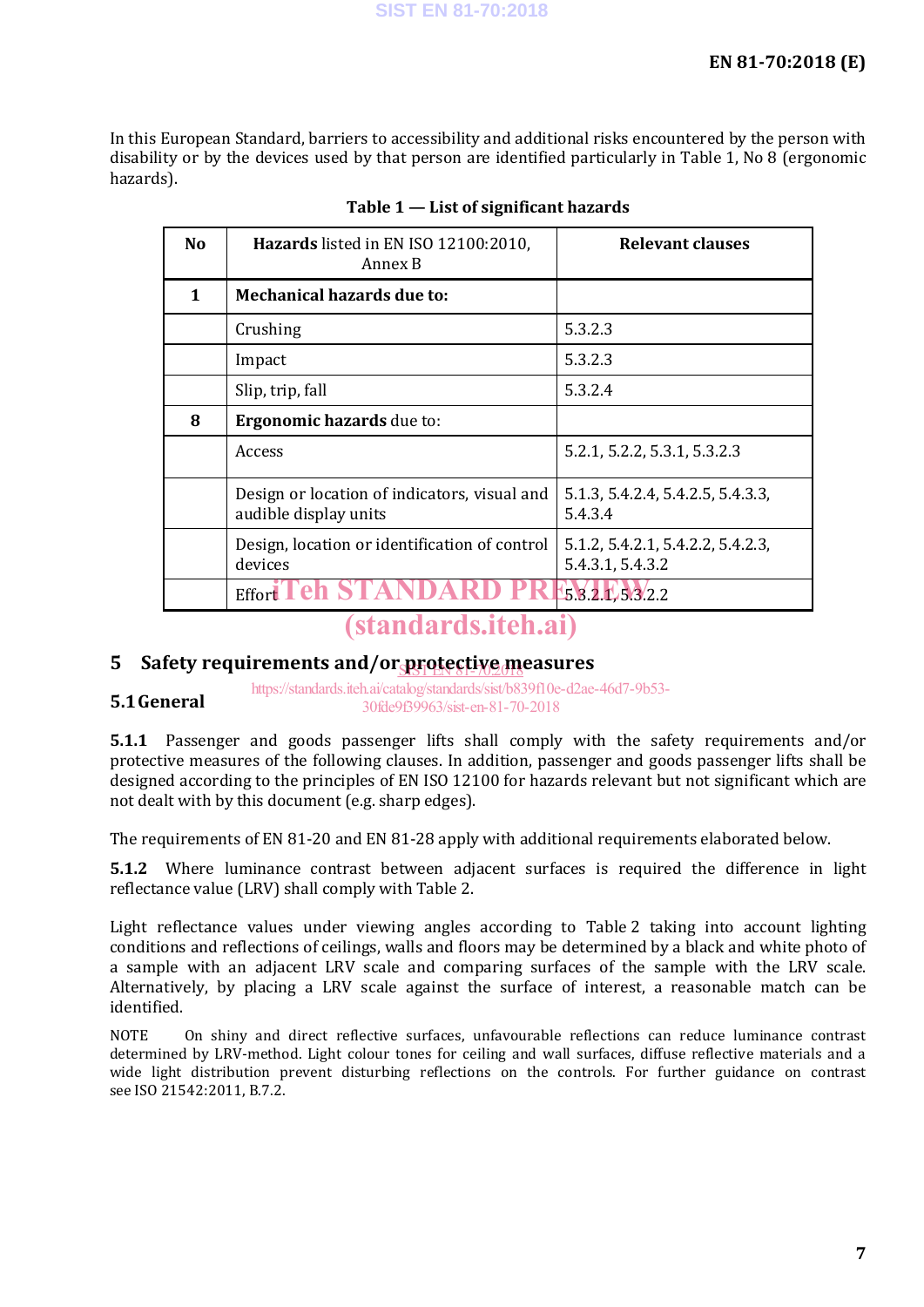|                  | Item                                                      | <b>At landings</b>                     |                                | In the car                                |                                |
|------------------|-----------------------------------------------------------|----------------------------------------|--------------------------------|-------------------------------------------|--------------------------------|
| <b>Clause</b>    |                                                           | <b>Minimum LRV</b><br>point difference | Viewing angle                  | <b>Minimum LRV</b><br>point<br>difference | Viewing angle                  |
| Table 4, item c) | Active part of<br>push buttons to<br>their<br>surrounding | 30                                     | $45^\circ$ above<br>horizontal | 30                                        | $45^\circ$ above<br>horizontal |
| Table 4, item d) | Face plate to its<br>surrounding                          | 30                                     | Perpendicular                  | 30                                        | Perpendicular                  |
| Table 4, item j) | Symbols on push<br>buttons to active<br>areas             | 30<br>(60 recommended)                 | $45^\circ$ above<br>horizontal | 30<br>(60)<br>recommended)                | $45^\circ$ above<br>horizontal |
| 5.4.3.3 c)       | Lift identification<br>to background                      | 30<br>(60 recommended)                 | Perpendicular                  |                                           |                                |

## **Table 2 — Minimum difference of light reflectance value (LRV)**

**5.1.3** When an audible signal or voice announcement is required, the sound level shall be adjustable between 35 dB(A) and at least 65 dB(A) and to suit the site conditions. In noisy environments (e.g. on Landings in train stations) the maximum sound level shall be adjustable up to  $80$  dB(A) (see 0.4). The landings in train stations) the maximum sound level shall be adjustable up to  $80$  dB(A) (see 0.4). The means of adjustment shall be accessible only to authorized persons. (standards.iteh.ai)

## **5.2Entrances – Door openings**

### SIST EN 81-70:2018

**5.2.1** The landing and candoors shall be automatic power operated horizontally sliding doors.

The clear opening width shall be at least 800 mm for type 1 cars, 900 mm for type 2, type 3 and type 4 cars and 1 100 mm for type 5 cars. In existing buildings, the clear opening width shall be at least 800 mm for type 2 cars. 30fde9f39963/sist-en-81-70-2018

**5.2.2** The door dwell time shall be adjustable at least between 2 s and 20 s to suit the conditions where the lift is installed (see 0.4). The means of adjustment shall be accessible only to authorized persons.

NOTE A door dwell time of at least 6 s is needed for persons with reduced mobility (see also 5.4.2.2.3).

A door close button may be provided to reduce the door dwell time.

## **5.3Car dimensions and equipment in the car**

## **5.3.1 Car dimensions**

The inside dimensions of cars with a single entrance or with two opposite or two adjacent entrances shall be chosen in accordance with Table 3 (see 0.4).

Car dimensions shall be measured between the structural car walls. Decorative finishes on each wall that reduce the minimum car dimensions given by Table 3 shall not exceed 15 mm in thickness.

There shall be no additional features attached to the car walls below a height of 800 mm which may restrict the accommodation and turning of passengers using wheelchairs or passengers with other walking aids. This would particularly be the case for type 1 and type 2 cars restricting the minimum depth and for type 4 cars restricting the smaller minimum dimension.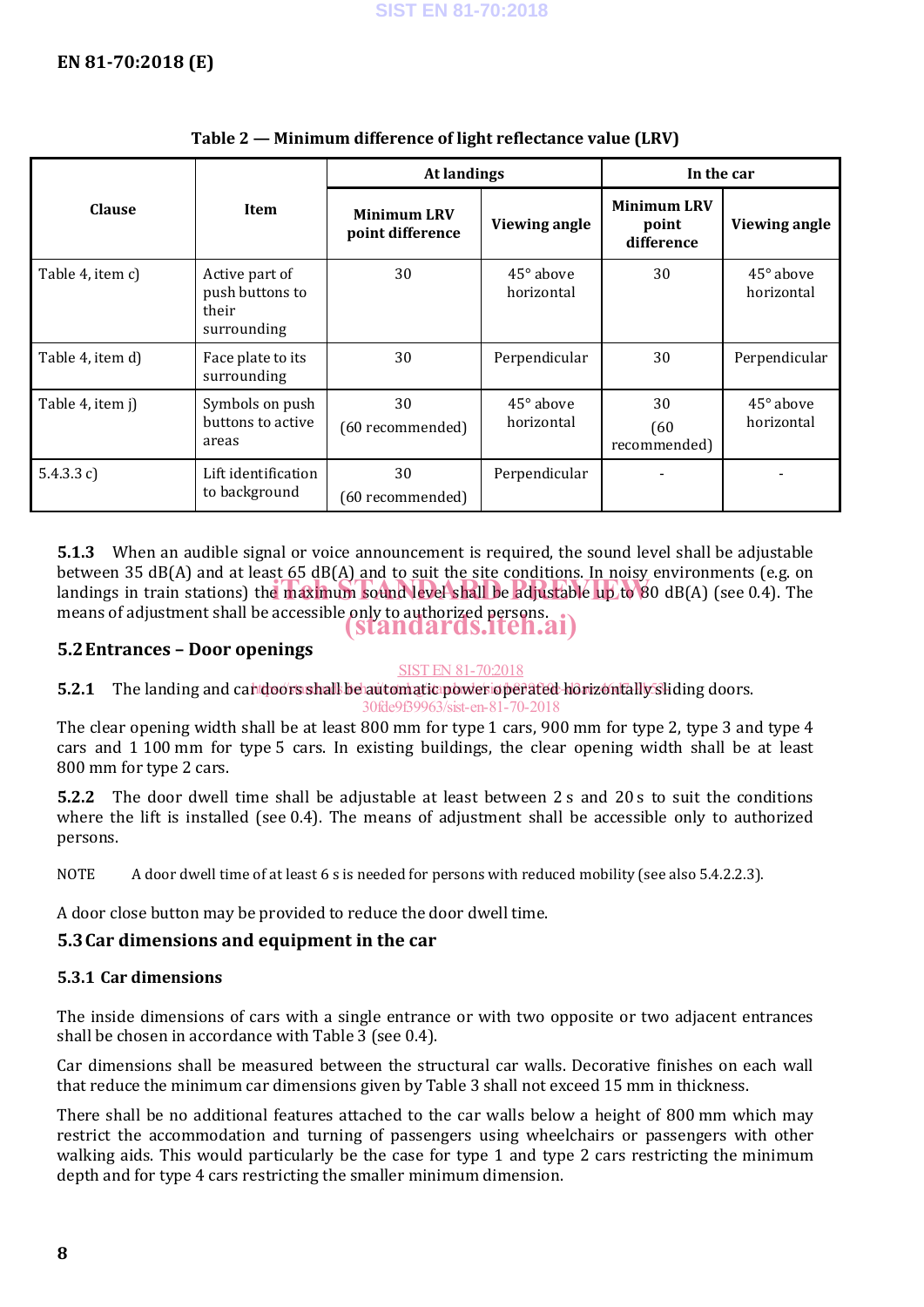| Type of<br>car | Minimum car<br>dimensions <sup>a</sup>                                       | Accessibility<br>level                                                                                                                                    | <b>Building types, usage</b>                                                                                                                                                                                                                    | <b>Remarks</b>                                                                                                                                                                                                                                                                                                                                                                                                                                                                                                           |
|----------------|------------------------------------------------------------------------------|-----------------------------------------------------------------------------------------------------------------------------------------------------------|-------------------------------------------------------------------------------------------------------------------------------------------------------------------------------------------------------------------------------------------------|--------------------------------------------------------------------------------------------------------------------------------------------------------------------------------------------------------------------------------------------------------------------------------------------------------------------------------------------------------------------------------------------------------------------------------------------------------------------------------------------------------------------------|
| $\mathbf{1}$   | Car width:<br>1 000 mm<br>Car depth:<br>1 300 mm<br>(450 kg)                 | This car<br>accommodates<br>one wheelchair<br>user without an<br>accompanying<br>person.                                                                  | Shall only be used in existing<br>buildings where building<br>constraints do not permit the<br>installation of a type 2 car.                                                                                                                    | Type 1 provides only limited<br>accessibility for persons using<br>a manual wheelchair as<br>described in EN 12183:2014<br>or an electrically powered<br>wheelchair of class A<br>described in EN 12184:2014.<br>This<br>also<br>provides<br>type<br>accessibility for persons using<br>walking aids (e.g. a walking<br>stick) and for persons with<br>intellectual<br>sensory<br>and<br>disabilities.                                                                                                                   |
| $\overline{2}$ | Car width:<br>1 100 mm<br>Car depth:<br>1 400 mm<br>$(630 \text{ kg})$<br>iТ | This car<br>accommodates<br>one wheelchair<br>user and an<br>accompanying<br>person.                                                                      | Shall be the minimum size for<br>new buildings.<br>eh STANDARD PREVIE<br><i>(standards.iteh.ai)</i><br><b>SIST EN 81-70:2018</b><br>https://standards.iteh.ai/catalog/standards/sist/b839f10e-d2ae-46d7-9b53<br>30fde9f39963/sist-en-81-70-2018 | Type 2 provides accessibility<br>for persons using a manual<br>wheelchair as described in<br>EN 12183:2014 or an<br>electrically powered<br>wheelchair of class A or B as<br>described in EN 12184:2014.<br>This type also provides<br>accessibility for persons using<br>walking aids (e.g. walking<br>sticks, crutches or rollators).<br>Passengers with wheelchairs<br>or walking aids are unlikely to<br>be able to turn around in this<br>type of car and have to leave<br>the car backwards.                       |
| 3              | Car width:<br>1100 mm<br>Car depth:<br>2100 mm<br>(1000 kg)                  | This car<br>accommodates<br>one user with a<br>wheelchair of<br>class C and some<br>other<br>passengers. It<br>also allows<br>transport of<br>stretchers. | Recommended size for cars in<br>public areas (e.g. outdoor<br>facilities, stations, etc.) and for<br>cars where transport of<br>wheelchairs of class C shall be<br>provided                                                                     | Type 3 provides accessibility<br>for persons using a manual<br>wheelchair as described in<br>EN 12183:2014 or an<br>electrically powered<br>wheelchair of class A, B or C<br>described in EN 12184:2014.<br>It also provides accessibility<br>for persons using a manual<br>wheelchair with tractor unit<br>(propulsion attachment).<br>When cars of this type are<br>configured with two opposite<br>entrances this can provide<br>straight through circulation<br>from the main entrance to<br>different floor levels. |
| $\overline{4}$ | Car width:<br>1600 mm<br>Car depth:<br>1 400 mm                              | This car<br>accommodates<br>one wheelchair<br>user and a few                                                                                              | Shall be the minimum size for<br>cars with doors on adjacent<br>walls <sup>b</sup> .                                                                                                                                                            | Type 4 provides accessibility<br>for persons using a manual<br>wheelchair as described in<br>EN 12183:2014 or an                                                                                                                                                                                                                                                                                                                                                                                                         |

## **Table 3 — Minimum car dimensions for cars with a single entrance or two entrances**